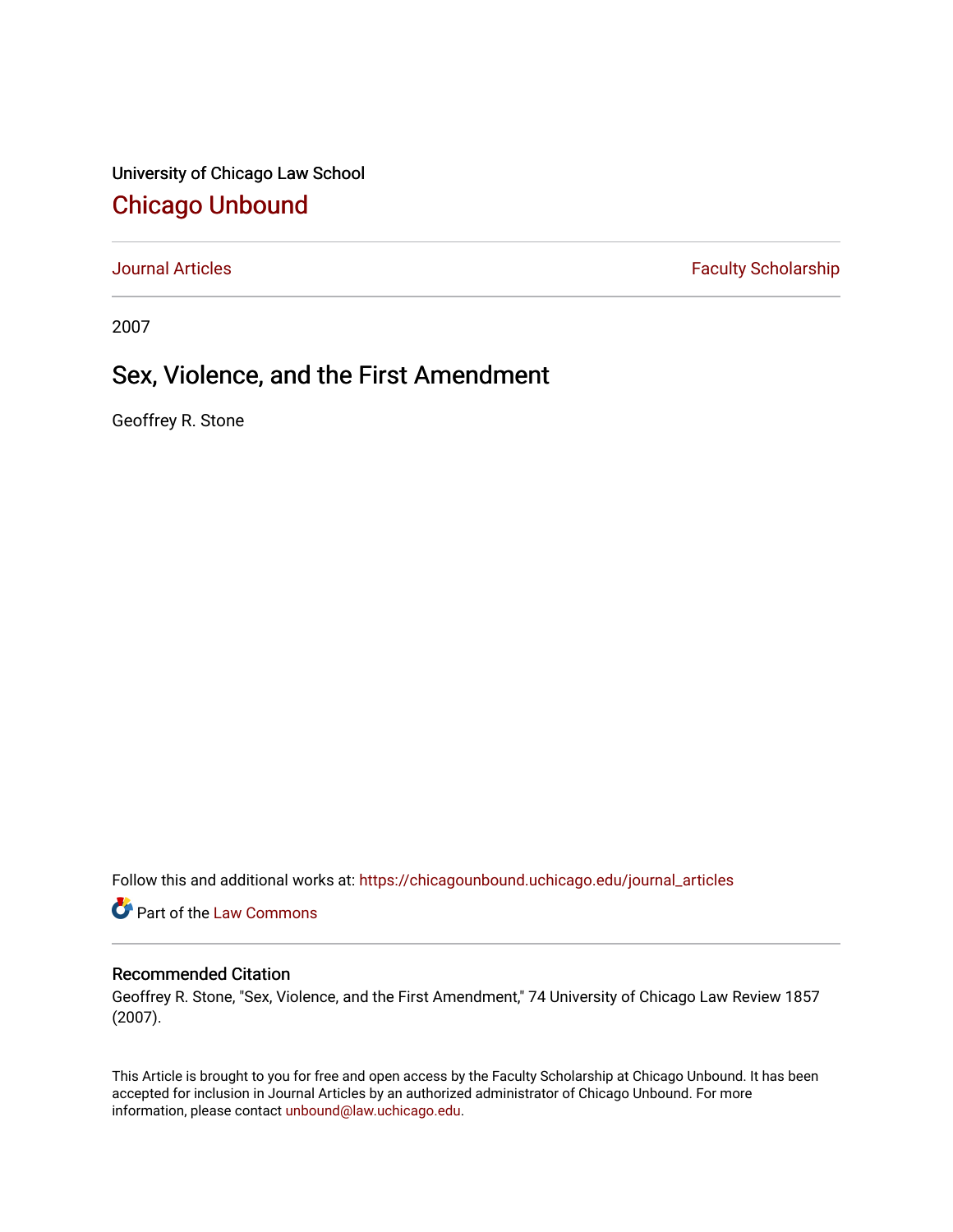# **Sex, Violence, and the First Amendment**

*Geoffrey R. Stonet*

Censorship is not an enterprise that attracts particularly subtle or intelligent minds. It is not surprising, then, that Judge Richard Posner has written the definitive judicial opinion rejecting the censorship of violent video games. **I** take special pleasure in celebrating this opinion because it shows off Judge Posner's **ACLU** side. Who would have guessed?

**I**

In *American Amusement Machine Association v Kendrick,'* Judge Posner invalidated an Indianapolis ordinance prohibiting operators of video game parlors from allowing minors unaccompanied **by** a parent, guardian, or other custodian to play video games that are "harmful to minors." In enacting this ordinance, the Indianapolis City Council attempted to build on the Supreme Court's **1968** decision in *Ginsberg v New York,'* holding that government can constitutionally regulate material that is obscene for minors.' Under *Ginsberg,* Indianapolis could constitutionally forbid operators of video game parlors from allowing minors unaccompanied **by** a parent, guardian, or other custodian to play video games that are obscene for minors.' The Indianapolis ordinance attempted to extend the logic of *Ginsberg* to material that is violent, rather than sexual.

Closely tracking the definition of what is obscene for minors, the ordinance restricted video games that contain graphic images of violence that visually depict "realistic serious injury to a human or human-like being where such serious injury includes amputation, decapitation, dismemberment, bloodshed, mutilation, or disfiguration" and also appeal primarily to "minors' morbid interest in violence," are "patently offensive to prevailing standards in the adult community **...**

*<sup>1</sup>* Harry Kalven, Jr. Distinguished Service Professor of Law, The University of Chicago. **I** would like to thank my colleagues Richard Epstein, Adam Samaha, and David Strauss for their helpful comments on an earlier version of this essay, and the Frank Cicero Faculty Fund for research support.

**<sup>1</sup>** 244 **F3d 572** (7th Cir 2001).

**<sup>2</sup>390 US 629 (1968).**

**<sup>3</sup>** See id at **638.**

<sup>4</sup> See id at **637.** Indeed, under Ginsberg, Indianapolis could flat-out prohibit minors from playing video games that are obscene for minors, with or without parental permission. **Id.**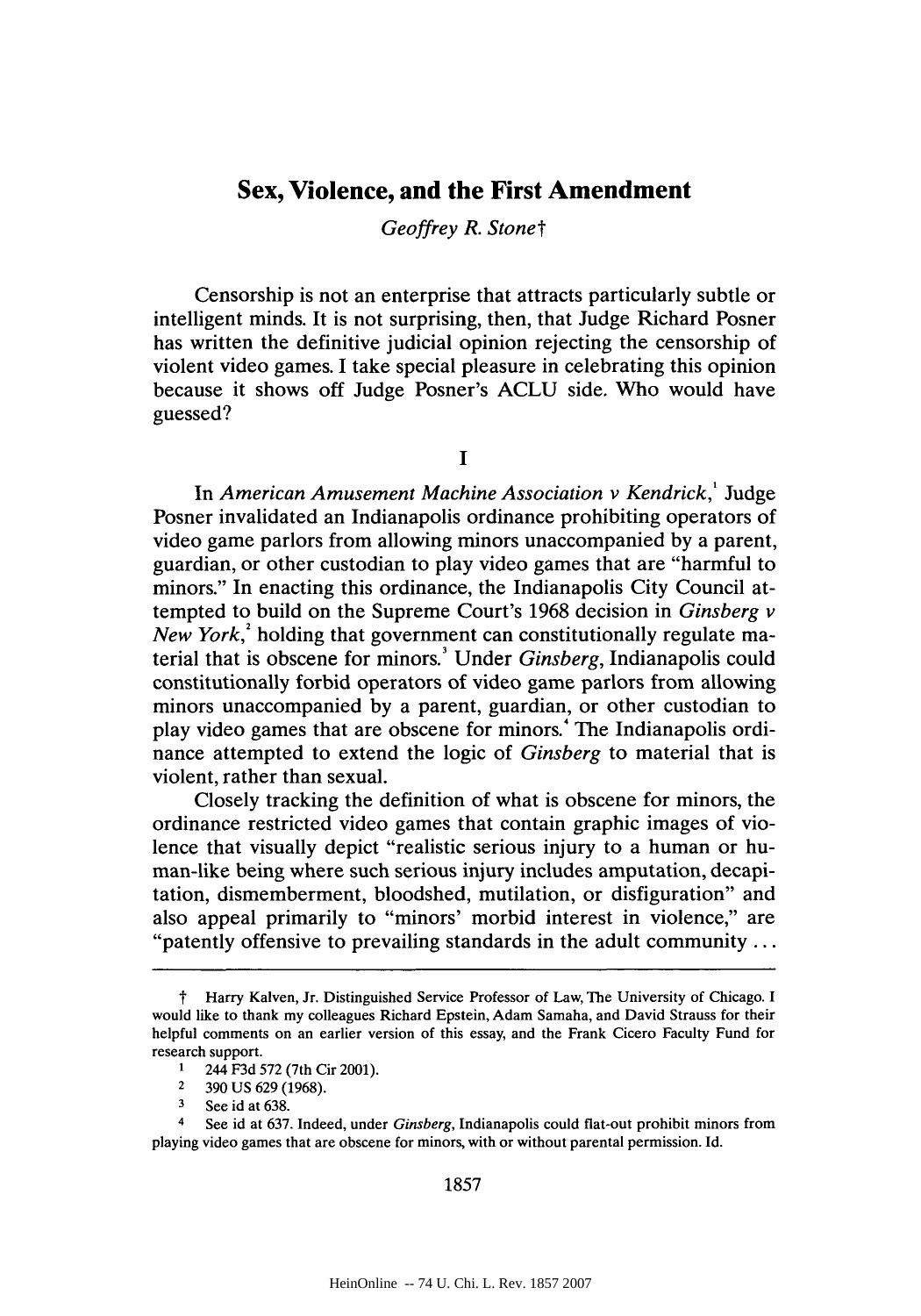with respect to what is suitable" for minors, and lack "serious literary, artistic, political or scientific value" for minors.

The central question in *Kendrick* was whether Indianapolis could constitutionally analogize violence to sex. Judge Posner rejected the analogy. As he put the point, "the fact that obscenity is excluded from the protection of the principle that government may not regulate the content of expressive activity" does not require "a like exclusion of violent imagery."' But what's wrong with the analogy? **Why** is sexual imagery different from violent imagery for purposes of the First Amendment?

Posner conceded that there are some "intersections between the concerns that animate obscenity laws and the concerns that animate the Indianapolis ordinance," but concluded that "in general the concerns are different."<sup>7</sup> Specifically, Posner reasoned that the "main reason" for the proscription of obscenity "is not that it is harmful," but "that it is offensive." Obscenity is regulated because people find it "disgusting, embarrassing, degrading, disturbing, outrageous, and insulting," not because it is "believed to inflict temporal (as distinct from spiritual) harm." The Indianapolis ordinance, on the other hand, sought to regulate violent video games not because the images are offensive, but because of a belief that they "cause temporal harm **by** engendering aggressive attitudes and behavior, which might lead to violence."<sup>8</sup>

Posner's distinction is puzzling on several levels. First, one might think that government should have more rather than less authority to restrict expression that causes violence than expression that causes offense. Not only is violence a more serious harm, but restricting speech because its message offends seems inconsistent with core First Amendment principles.'

Second, it is not at all clear that obscenity is regulated because people find it "offensive," rather than because it is believed to inflict harm. Offensiveness is part of the *definition* of obscenity. To be obscene, material must depict sexual conduct in a manner that "appeals to the prurient interest," is "patently offensive," and "lacks serious literary, artistic, political, or scientific value."<sup>10</sup> Material is "obscene" because it has these three characteristics, but it nonetheless may be

**<sup>5</sup>** *Kendrick,* **244 F3d at 573.**

**<sup>6</sup>Id at** *574.*

**<sup>7</sup> Id.**

**<sup>8</sup> Id at 574-75.**

**<sup>9</sup> See Geoffrey R. Stone,** *Content Regulation and the First Amendment, 25* Wm **& Mary L Rev 189, 214-16 (1983) (summarizing Supreme Court case law establishing that the First Amendment "does not permit government to prohibit the public expression of views merely because they are offensive or unpopular").**

**<sup>10</sup>** *Miller v California,* **413 US 15,24 (1973).**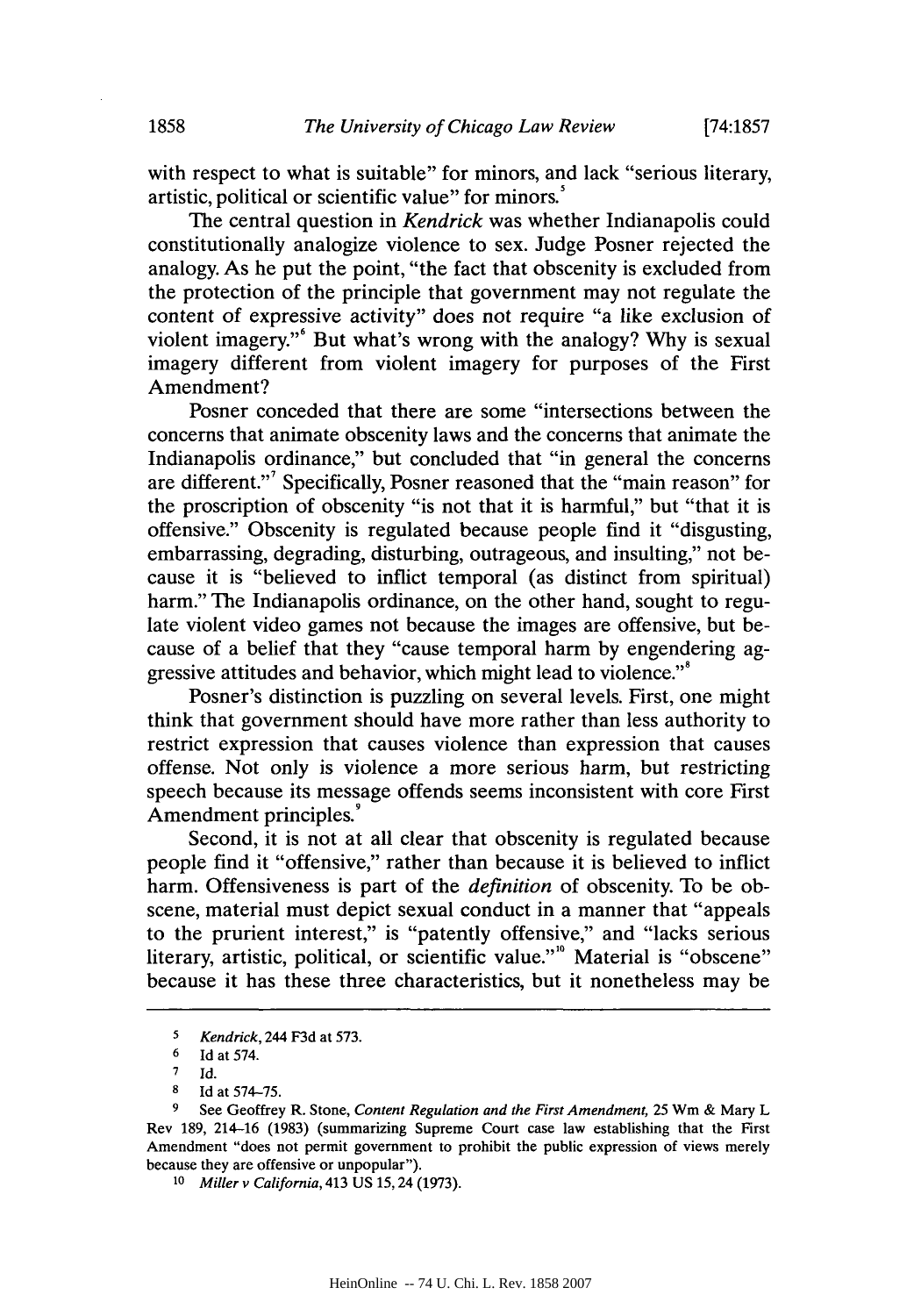that obscenity can be regulated only because it is also believed to cause harm.

Third, the Supreme Court has made clear that obscenity may be regulated in part because it is harmful. In *Paris Adult Theatre I v Slaton,"* for example, the Court explained that the "legitimate state interests" that justify the regulation of obscenity include "the public safety," implicated **by** "an arguable correlation between obscene material and crime." $2^{12}$ 

Fourth, the Indianapolis ordinance regulates violent video games only if they depict violence in a manner that is "patently offensive to prevailing standards in the adult community **...** with respect to what is suitable material"<sup>3</sup> for minors. Thus, like the obscenity doctrine, the Indianapolis ordinance invokes *both* offensiveness and a possible correlation between the offensive material and crime.<sup>14</sup> Posner's distinction between offensiveness and harm therefore does not adequately explain why the government can constitutionally regulate sexual but not violent imagery.

II

We need to back up a bit. **Why** can the government constitutionally regulate obscene expression? Clearly, the reason is that such speech is thought to be of only "low" First Amendment value. As the Supreme Court explained in *Chaplinsky v New Hampshire," "[t]here* are certain well-defined and narrowly limited classes of speech," such as the "obscene" and the "libelous," that "are of such slight social value as a step to truth that any benefit that may be derived from them is clearly outweighed **by** the social interest in order and morality."" The "prevention and punishment" of such classes of speech "have never been thought to raise any Constitutional problem," not because they are especially harmful, but because they are "no essential part of any exposition of ideas" and do not further the values the First Amendment was designed to promote.<sup>17</sup>

This doctrine plays a central role in First Amendment jurisprudence. It explains why the government can regulate false statements of fact, threats, incitement, commercial advertising, fighting words, and obscenity. It is the concept of First Amendment "value," rather than

**<sup>11</sup>** 413 **US** 49 **(1973).**

**<sup>12</sup> Id** *at* **57-58.**

**<sup>13</sup>***Kendrick,* 244 **F3d** *at* **573.**

**<sup>14</sup> Id** *at* **574-75.**

**<sup>15</sup> 315 US 568** (1942).

**<sup>16</sup> Id** *at* **571-72.**

**<sup>17</sup> Id.**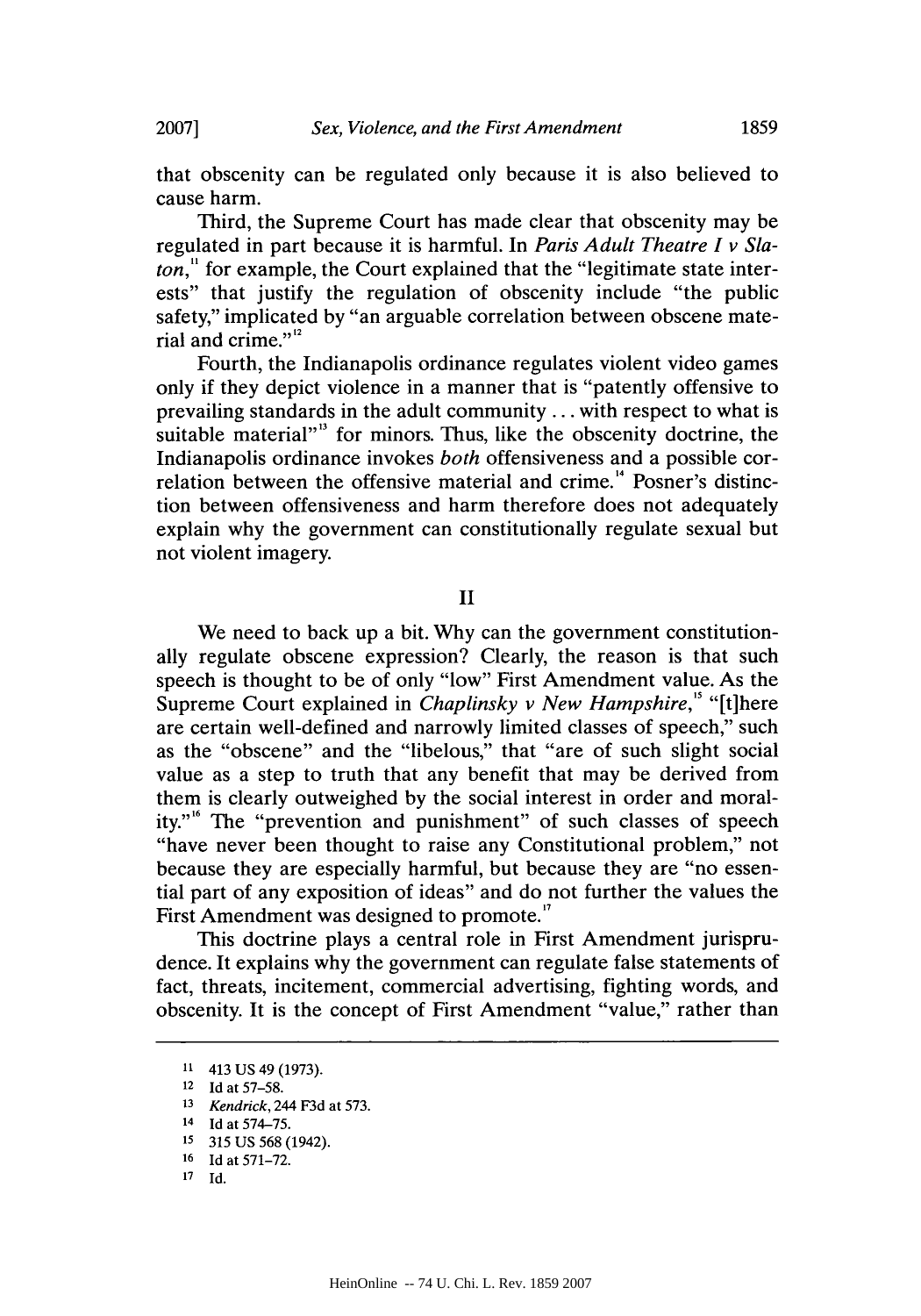either offensiveness or harm, which explains why Indianapolis can constitutionally regulate video games that are obscene for minors.

But that still does not tell us why some sexual imagery is of "low" First Amendment value, but violent imagery is not. Judge Posner examined at some length in *Kendrick* the value of violent expression. "Violence," he observed, "has always been **...** a central interest of humankind," and "classic literature and art," such as the *Odyssey, The Divine Comedy, and War and Peace,* "are saturated with graphic scenes of violence."<sup>8</sup> For the government to attempt to shield individuals, including minors, "from exposure to violent descriptions and images would not only be quixotic, but deforming; it would leave them unequipped to cope with the world as we know it." $\mathbf{S}^{\text{ss}}$ 

This is all true. But Indianapolis was not trying to shield minors from *all* depictions of violence, but only from those that graphically portray such inhuman acts as decapitation, dismemberment, and mutilation and also are "patently offensive," appeal predominantly "to minors' morbid interest in violence," and lack "serious literary, artistic, political or scientific value."<sup>20</sup> Surely, for Indianapolis to protect minors from such images would not leave them "unequipped to cope with the world as we know it."<sup>2</sup> Indeed, none of the works cited by Judge Posner would be affected **by** the Indianapolis ordinance, even if it applied to violent scenes in literature.

Moreover, everything Judge Posner said about violence applies equally to sex. As the Supreme Court observed **fifty** years ago in *Roth v United States,* "[s]ex, a great and mysterious motive force in human life," has long been portrayed "in art, literature and scientific works" and has "been a subject of absorbing interest to mankind through the ages; it is one of the vital problems of human interest and public concern."<sup>23</sup> Throughout history, "classic" works of literature, such as Ovid's *Art of Love, FitzGerald's Rubaiyat of Omar Khayyam, Chaucer's Canterbury Tales,* and D.H. Lawrence's *Lady Chatterley's Lover,* have been "saturated with graphic scenes of  $[sex].$ "<sup>4</sup> To shield minors "from exposure to [sexual] descriptions and images would not only be quixotic, but deforming; it would leave them unequipped to cope with the world as we know it."" **If** the First Amendment allows Indianapo-

**<sup>24</sup>***Kendrick,* 244 **F3d** at **575.**

**<sup>18</sup>***Kendrick,* 244 **F3d** at **575,577.**

**<sup>19</sup>Id** at **577.**

**<sup>20</sup>Id** at **573.**

**<sup>21</sup>**Id at **577.**

**<sup>22</sup>**354 **US** 476 **(1957).**

*<sup>23</sup>*Id at **487.**

<sup>25</sup> Id at 577.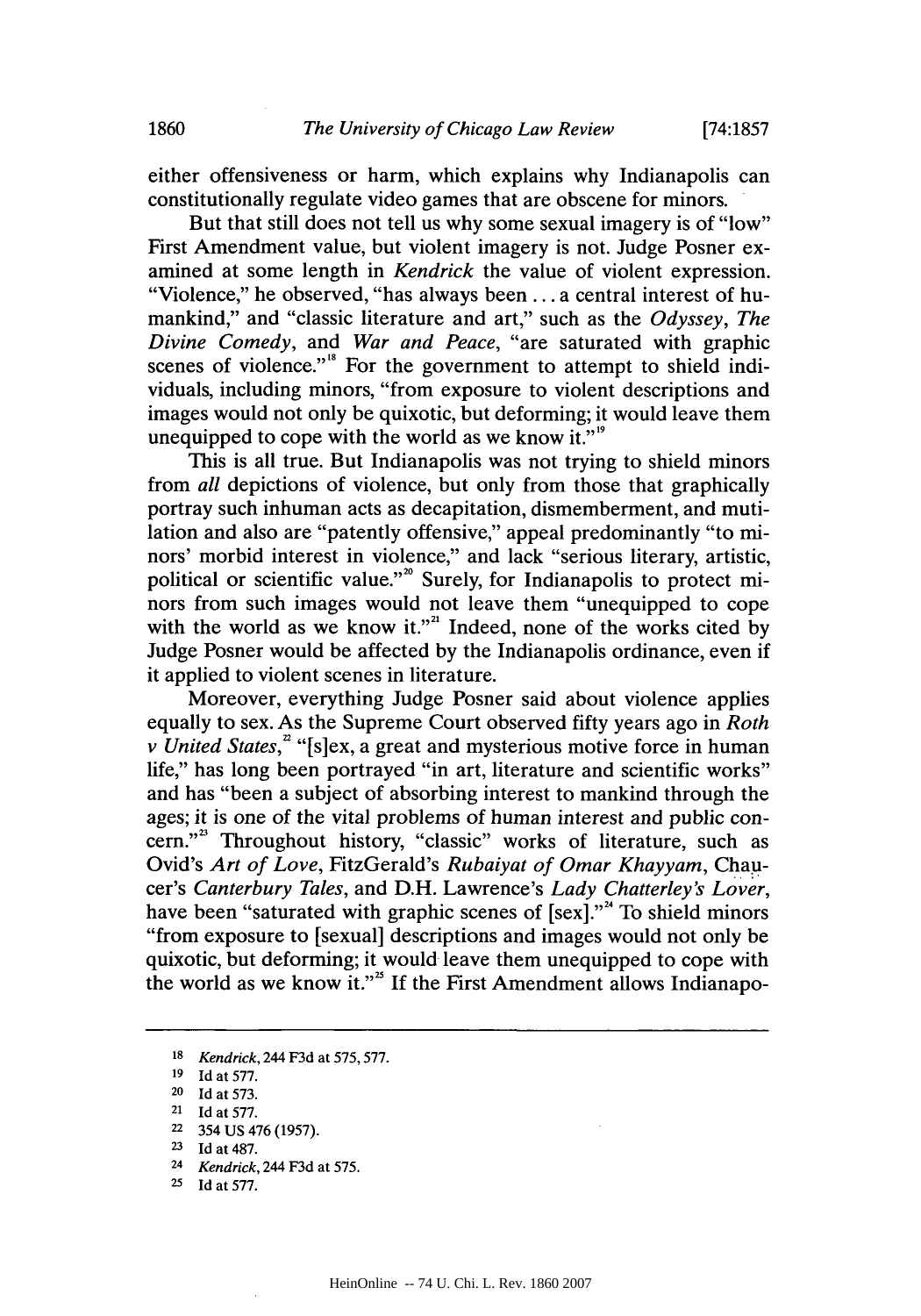lis to regulate a small subset of sexual imagery because it is "patently offensive," appeals primarily to the "prurient interest in sex," and lacks "serious **...** value," why shouldn't it also allow Indianapolis to regulate a small subset of violent imagery that is "patently offensive," appeals primarily to the "morbid interest in violence," and lacks "serious . . . **value?**"<sup>26</sup>

#### **III**

We return, then, to the question: why is obscenity of only low First Amendment value? In *Roth,* the Court maintained that "implicit in the history of the First Amendment is the rejection of obscenity as utterly without redeeming social importance."<sup> $27$ </sup> To prove this assertion, the Court noted that thirteen of the fourteen states "which **by 1792** had ratified the Constitution" provided "for the prosecution of libel, and all of those States made either blasphemy or profanity, or both, statutory crimes."" Apparently, the Court's reasoning was that because the states prohibited certain categories of expression despite their own state constitutional guarantees of free speech, the Framers of the First Amendment must have assumed that those classes of speech were also unprotected **by** the First Amendment. This makes sense. But, unfortunately, it tells us nothing about obscenity, for unlike libel, blasphemy, and profanity, obscenity was not unlawful under either English or American law in **1792.**

In England, the government first punished an obscene publication in 1727. In *Dominus Rex v Curl*<sup>29</sup> the court sustained the conviction of Edward Curll for publishing *Venus in the Cloister, Or the Nun in Her Smock,* an English translation of a French anti-Catholic tract written around **1682.** *Venus in the Cloister* was an explicit depiction of rampant sex among monks and nuns in a convent. It dealt quite graphically with voyeurism, masturbation, fornication, dildos, and flagellation. The King's Bench held that Curll's publication was "punishable at common law, as an offense against the peace, in tending to weaken the bonds of civil society, virtue, and morality."<sup>30</sup> In fact, the prosecution had less to do with the sexual nature of the material than with Curll's "long-running battle with the authorities" and his recent

**<sup>26</sup>Id** at **573.**

**<sup>27 354</sup> US** at **484.**

**<sup>28</sup>Id** at **482.**

**<sup>29</sup>**2 Strange **788 (1727).**

**<sup>30</sup>Id** at **791.**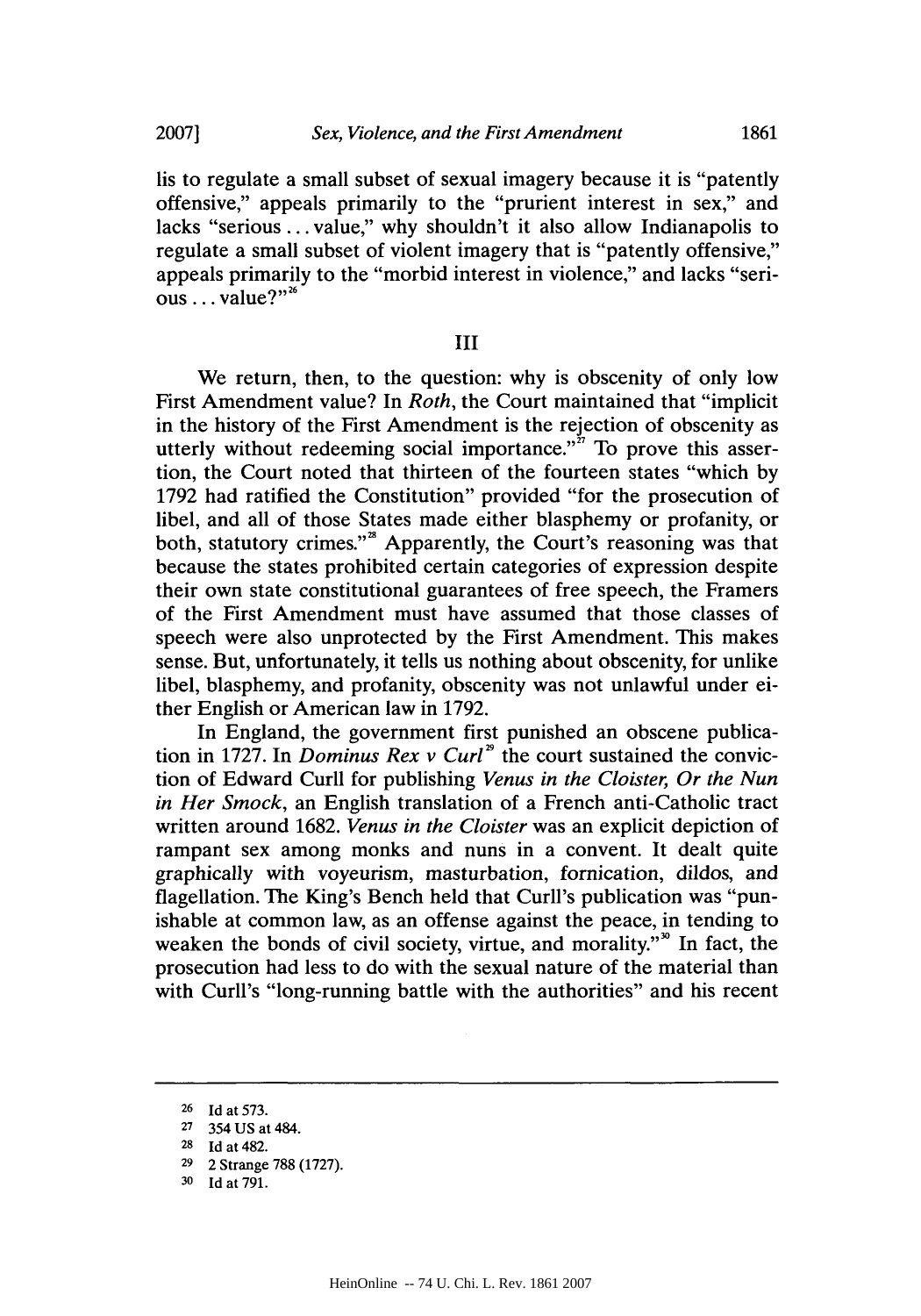publication of several politically libelous works that had infuriated public officials.<sup>31</sup>

Thereafter, obscenity prosecutions pretty much disappeared in England for the remainder of the eighteenth century, despite a profusion of sexually explicit writings. *The Toast,* for example, a satirical work published in **1736,** has been described "as one of the most obscene works ever printed" in England,<sup>32</sup> and Gervaise de Latouche's *History of Don B,* published in England in 1743, portrayed in graphic detail the hero's nocturnal orgies with monks and nuns.<sup>33</sup> Neither was prosecuted as obscene. Moreover, English readers in the eighteenth century had ready access to a constant stream of sexually explicit and lewd ballads, poems, novels, whore catalogues, sex guides, erotic prints, licentious newspapers and magazines, and pornographic anti-Catholic and antigovernment tracts." But for almost a century after *Curl,* English law yielded nothing of consequence on the concept of obscenity. There was no definition of the concept, no rationale for its regulation, and only sporadic skirmishes over the matter. As one commentator described the situation, until the early nineteenth century the authorities "seem to have been doing little else than casual bloodletting, and

**<sup>31</sup>** See Pat Rogers and Paul Baines, *The Prosecutions of Edmund Curll, 1725-28,5* Library: The Transactions of the Bibliographical Society **189** (2004) (discussing the context of Curll's prosecution). See also Julie Peakman, *Mighty Lewd Books: The Development of Pornography in Eighteenth-Century England* 39-44 (Palgrave **2003)** (describing censorship and prosecutions for obscenity in eighteenth century England, including Curll's); Frederick **F** Schauer, *The Law of Obscenity* **5-6** (Bureau of National Affairs **1976)** (noting that Curll "was a constant source of political irritation, and his prosecution **...** had obvious political motives"); Albert P. Gerber, *Sex, Pornography, and Justice* **66-67** (Lyle Stuart **1965)** (noting that if Curll's "book had not had religious overtones it probably would have passed unnoticed"); Alec Craig, *The Banned Books of England and Other Countries:A Study of the Conception of Literary Obscenity* **29-32** (Allen **&** Unwin **1962)** (providing a narrative account of Curll's prosecution and its aftermath).

**<sup>32</sup>** George Ryley Scott, *"Into Whose Hands": An Examination of Obscene Libel in Its Legal, Sociological and Literary Aspects* 142 (Waron 1945) (analyzing scandalous or graphic works banned without prosecution).

**<sup>33</sup>**Here is an excerpt from *History of Don B:*

Sometimes **I** was put on a bench, completely naked; one Sister placed herself astride my throat in such a way that my chin was hidden in her pubic hair, another one put herself on my belly, a third one, who was on my thighs, tried to introduce my prick into her cunt; two others again were placed at my sides so that **I** could hold a cunt in each hand; and finally another one, who possessed the nicest breast, was at my head, and bending forward, she pushed my face between her bubbies; all of them were naked, all rubbed themselves, all discharged; my thighs, my belly, my chest, my prick, everything was wet, **I** floated while fucking.

Quoted in Peter Wagner, *Eros Revived: Erotica of the Enlightenment in England and America* **236** (Secker and Warburg **1988).**

<sup>3</sup> See id at **6,87-112, 248-55;** Roy Porter, *Mixed Feelings: The Enlightenment and Sexuality in Eighteenth-Century Britain,* in Paul-Gabriel Bouc6, ed, *Sexuality in Eighteenth-Century Britain* **8** (Manchester **1982).**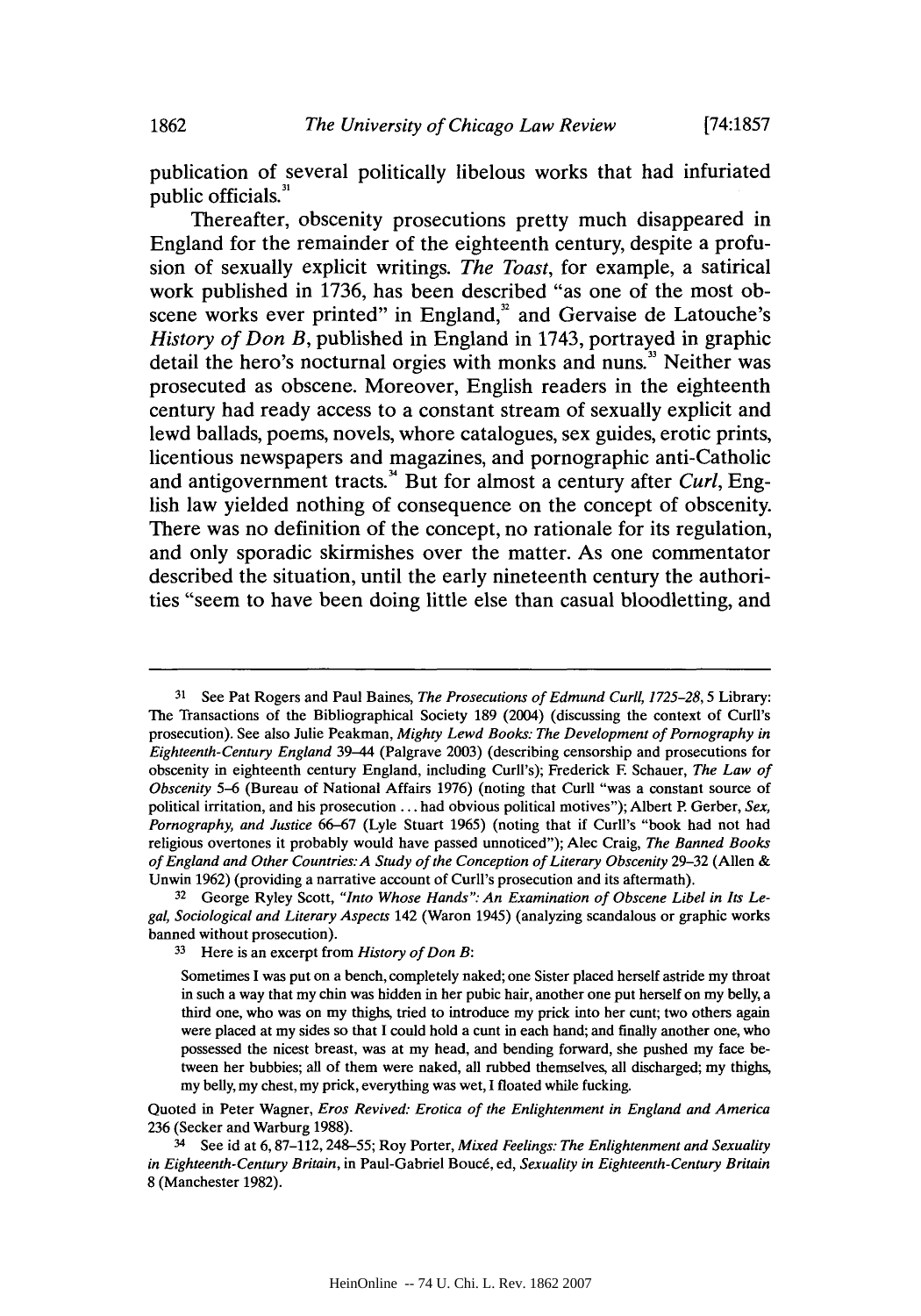the few shots fired [were] mostly blanks."<sup>35</sup> In the 1790s, when the United States was contemplating the First Amendment, London was awash with sexually explicit material.<sup>86</sup>

The first prosecution for obscenity in the United States did not occur until **1815,** almost a quarter century *after* the adoption of the First Amendment, when a Pennsylvania court declared it an offense to exhibit for profit a drawing of a nude couple." The Supreme Court's claim in *Roth* that "implicit in the history of the First Amendment is the rejection of obscenity as utterly without redeeming social importance" was misleading, at best. Indeed, the most striking fact about that era was the *absence* of any laws regulating such material. What the Court did in *Roth* was to extrapolate from regulations of libel, blasphemy, and profanity to regulations of obscenity. It was that extrapolation that required the Court's subtle use of the word "implicit." But the real lesson "implicit" in the origins of the First Amendment is that at the time the First Amendment was enacted obscenity was treated completely differently from libel, blasphemy, and profanity."

## **IV**

Still, we are left with the question: why is obscenity of only low First Amendment value? It is difficult to answer this question definitively because the Supreme Court has never offered a clearly defined theory of low-value speech. The case law, however, suggests that several factors are relevant to the analysis. First, categories of low-value speech (for example, false statements of fact, threats, commercial advertising, fighting words, express incitement of unlawful conduct, and obscenity) do not primarily advance political discourse. Second, categories of low-value speech are not defined in terms of disfavored ideas or political viewpoints.<sup>39</sup> Third, low-value speech usually has a strong

**<sup>35</sup>**Leo M. Alpert, *Judicial Censorship of Obscene Literature,* **52** Harv L Rev 40, 47 **(1938)** (tracing obscenity law from the prosecution of Sir Charles Sedley to the attempted banning of *Ulysses).*

**<sup>36</sup>**See Peakman, *Mighty Lewd Books* at 12,44 (cited in note **31).**

*<sup>37</sup>Commonwealth v Sharpless,* 2 Serg **&** Rawle **91** (Pa **1815)** (referring to common law principles to uphold a conviction for showing an obscene drawing for profit).

<sup>&</sup>lt;sup>38</sup> Moreover, because modern First Amendment doctrine treats neither blasphemy nor profanity as low-value speech, and narrowly defines libel as covering only false *statements of* fact, it is clear that the Court has not treated the judgments of the Framers as controlling. The Court's invocation in *Roth* of the purported understanding of the Framers was therefore not only inaccurate, but also misleading insofar as it implied that the Framers' understanding controls First Amendment doctrine. **(All** of this, **by** the way, underscores the dangers of "originalism" as a mode of constitutional interpretation.)

**<sup>39</sup>**See *American Booksellers Association v Hudnut,* **771 F2d 323, 327** (7th Cir **1985),** affd 475 **US 1001 (1986)** (observing that "[u]nder the First Amendment the government must leave to the people the evaluation of ideas").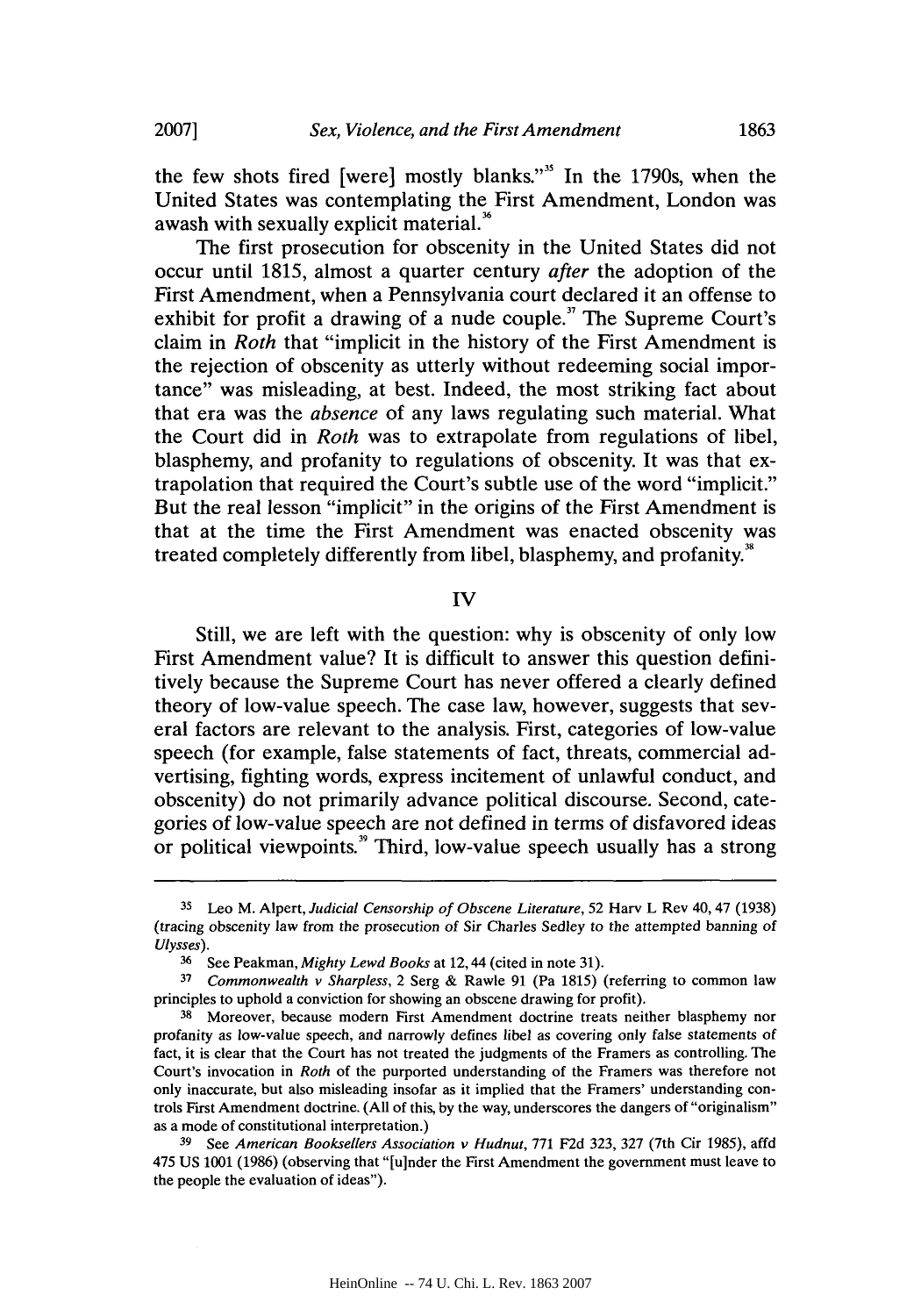noncognitive impact on its audience.<sup>40</sup> Fourth, categories of low-value speech have long been regulated without undue harm to the overall system of free expression.

Obscenity satisfies all four of these criteria. First, obscenity does not predominantly advance political discourse. **Of** course, sexually explicit expression can communicate implicit or even explicit political messages. But, **by** definition, obscenity is primarily sexual rather than political expression. **A** video of two or more people engaged in sexual intercourse, fellatio, cunnilingus, and anal intercourse for ninety minutes is not predominantly political in nature.

Second, obscenity is not defined in terms of disfavored ideas or political viewpoints. Rather, it is defined **by** its graphic depiction of sex and the offensiveness of that depiction. Whatever ideas or viewpoints obscenity might convey can readily be communicated without resort to obscenity. In this sense, obscenity is "no essential part of any exposition of ideas"" and may be seen more as a means of communication than as an idea or point of view in itself. Material can be obscene regardless of its underlying "point of view." It can be obscene without regard to whether it celebrates or condemns oral sex or adultery.

Third, obscenity has a strong noncognitive impact on its audience. **A** goal of the First Amendment is to promote expression that engages the thought process and attempts to reinforce or alter opinions and attitudes **by** rational persuasion. Most forms of low-value speech have a different impact. Threats, for example, affect people's behavior not **by** persuasion but **by** coercion. The First Amendment is not designed to foster speech that influences people **by** intimidation. **A** threat may literally be "speech," but its primary effect is analogous to twisting someone's arm.<sup>42</sup> Similarly, fighting words have only low value in part because they are equivalent to a physical assault. Hurling a personal epithet at another person in a face-to-face encounter is more like spitting in his eye than engaging him in debate. Express incitement of unlawful conduct that creates a likely and imminent danger of harm

<sup>40</sup>I say "usually" because this characteristic is not present for all categories of low-value speech. False statements of fact, for example, do not share this characteristic. Nonetheless, this seems an important if not a necessary factor in low-value analysis. See Cass R. Sunstein, *Pornography and the First Amendment,* **1986** Duke L **J 589, 603** (stating that speech "that has purely noncognitive appeal will be entitled to less constitutional protection").

<sup>41</sup>*Chaplinsky,* **315 US** at **572.**

<sup>42</sup> See *Virginia v Black,* **538 US** 343, **359 (2003)** ("[Flighting words **...** are generally proscribable under the First Amendment.... [T]he First Amendment also permits a state to ban a 'true threat."'); Edward Baker, *Human Liberty and Freedom of Speech* **59-60** (Oxford **1989)** (explaining why coercive speech receives less constitutional protection); Kent Greenawalt, *Speech, Crime and the Uses of Language* 94 (Oxford **1989)** (distinguishing protected "warning threats" from unprotected "manipulative threats").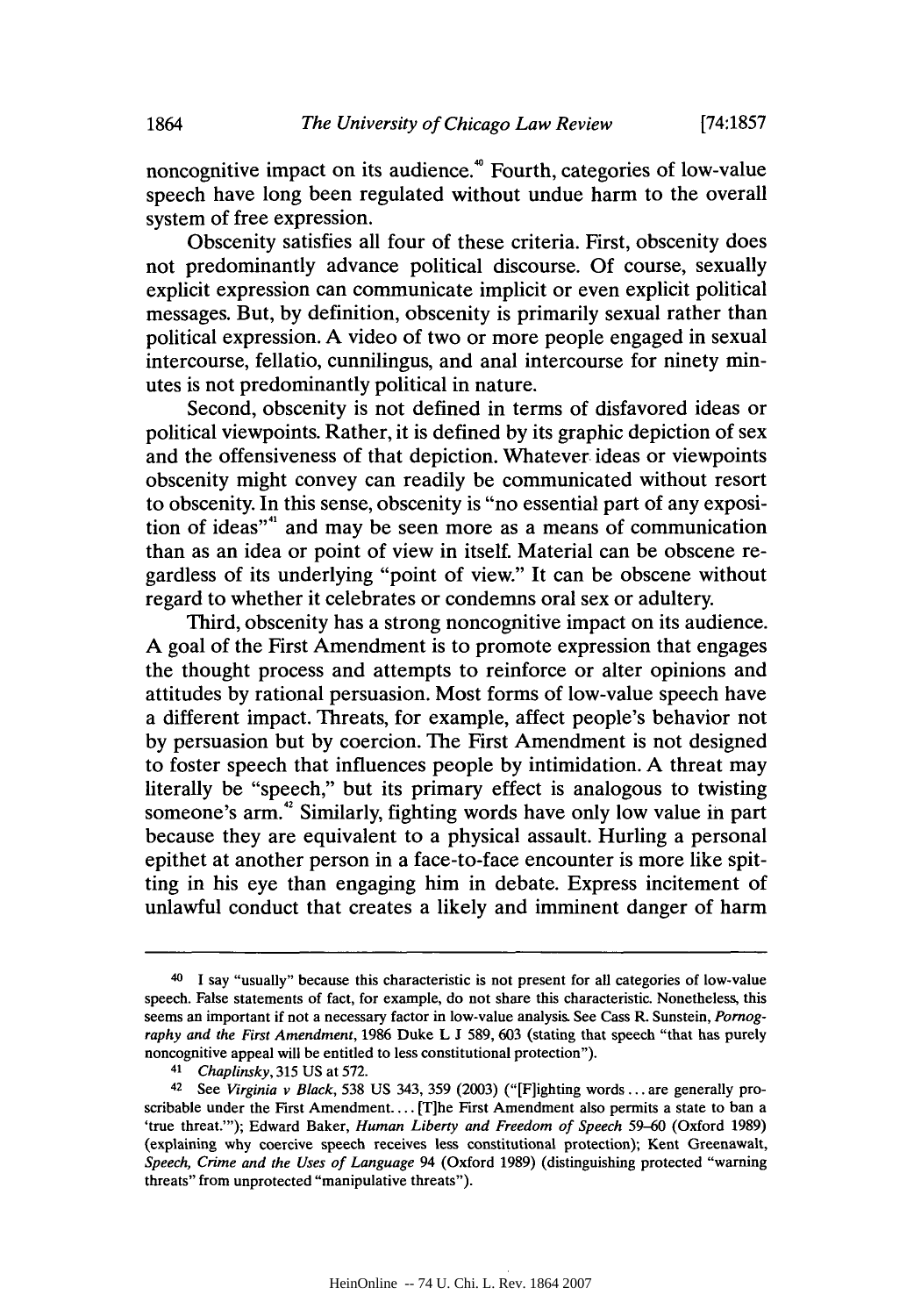has a similar quality. Like Justice Holmes's false cry of fire in a crowded theater," such speech triggers an immediate response that is not based on reflective thought.<sup>44</sup> Obscenity is similar. When we say that obscenity predominantly appeals to the "prurient interest in sex,"<sup>45</sup> we mean, in part, that obscenity creates an immediate physiological response of sexual arousal. In this sense, obscenity is like a sexy stroke on the thigh or a vibrator. It is, in effect, a sex aid  $-a$  device to stimulate sexual excitement. That it achieves this effect **by** imagery rather than **by** physical contact does not alter its essential nature. Like threats and fighting words, obscenity is low-value speech in part because its primary impact is noncognitive.<sup>46</sup>

Fourth, there is a long history of obscenity regulation in the United States. Although there was no clear consensus in **1792** that obscenity was not protected **by** the First Amendment, obscenity has in fact been regulated **by** every state in the nation since Anthony Comstock launched his anti-obscenity campaign in the 1860s. **By** the time of *Chaplinsky*, the Court could accurately state that obscenity was one of those "limited classes of speech" that had long been recognized as subject to government regulation without raising "any Constitutional problem.""

In light of these four criteria, a reasonable case can be made for the proposition that obscenity is properly characterized as low-value speech, within the meaning of First Amendment doctrine.

**V**

If speech has only low First Amendment value when it appeals primarily to the prurient interest in sex, is patently offensive to contemporary community standards concerning the depiction of sex, and lacks serious literary, artistic, political, or scientific value, shouldn't the same be true for speech that appeals primarily to the morbid interest in violence, is patently offensive to contemporary community standards concerning the depiction of violence, and lacks serious literary, artistic, political or scientific value? **Why** should we give more constitutional protection to images of violence than to images of sex?

<sup>43</sup> See *Schenck v United States,* 249 **US** 47, **52 (1919)** ("[TJhe most stringent protection of free speech would not protect a man in falsely shouting fire in a theatre and causing a panic").

<sup>44</sup>Commercial advertising does not necessarily cause a noncognitive response, but it has persuasively been characterized as merely a form of economic conduct. See Thomas H. Jackson and John Calvin Jeffries, Jr., *Commercial Speech: Economic Due Process and the First Amendment, 65* Va L Rev **1,** 14-25 **(1979).**

*<sup>45</sup> Kendrick,* 244 **F3d** at **573.**

<sup>46</sup> See Frederick Schauer, *Speech and "Speech"-Obscenity and "Obscenity": An Exercise in the Interpretation of Constitutional Language,* **67** Georgetown L **J 899,920-28 (1979).**

<sup>47</sup> See *315* US at 571-72.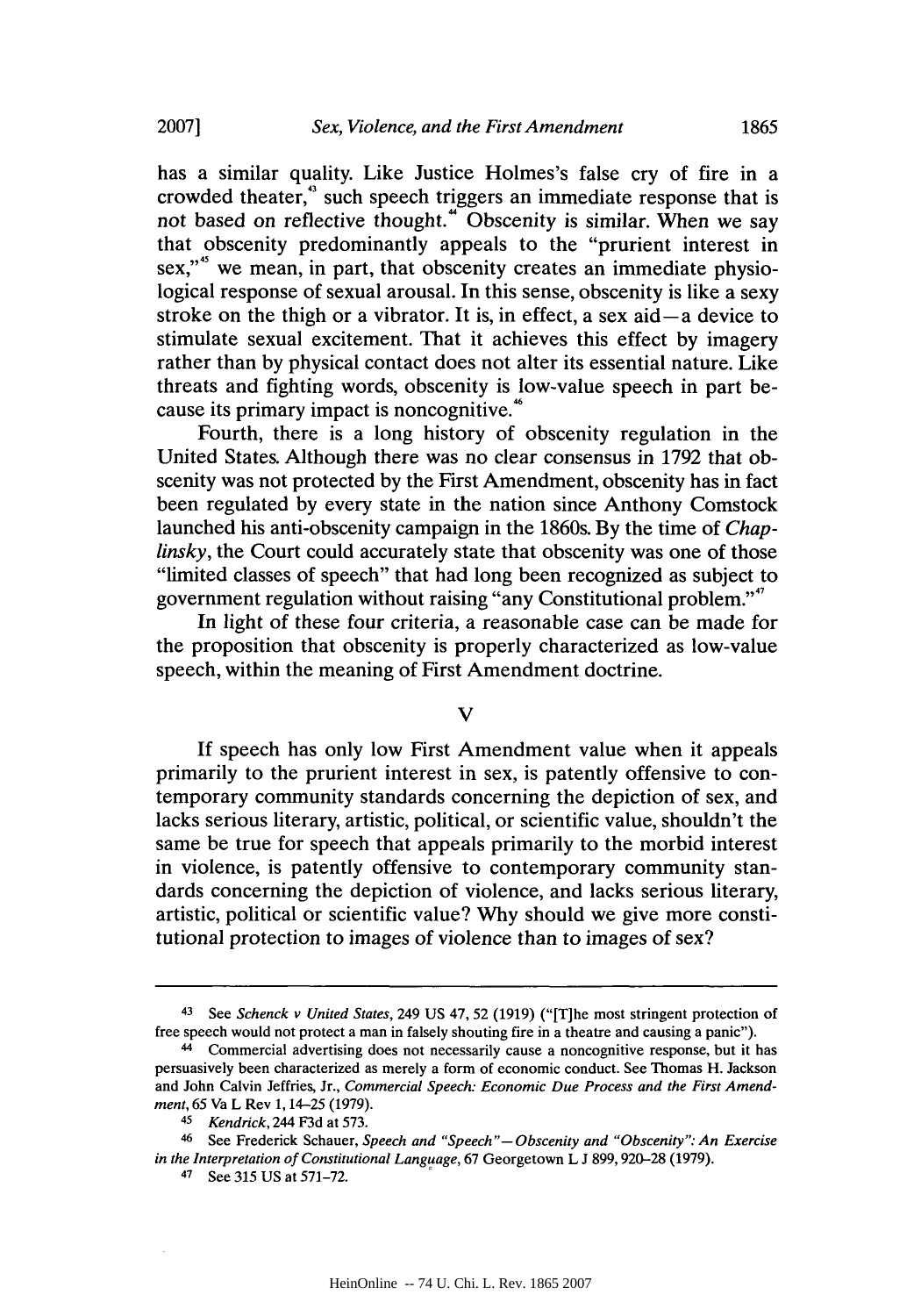The first two criteria, which support the judgment that obscenity is of only low First Amendment value, are also satisfied **by** the types of images regulated **by** the Indianapolis ordinance. The class of speech covered **by** the ordinance does not predominantly advance political discourse and is not defined in a way that clearly disfavors any particular idea or point of view. As a class, depictions of hardcore violence, like depictions of hardcore sex, are not inherently political in nature. It is less clear, however, whether the third criterion is satisfied. The noncognitive, physiological response to hardcore depictions of sex is unmistakable and it seems reasonable to analogize obscenity to various types of conduct that create the same sexual response. But there is no consensus that violent images have such an impact. Violent images have a variety of effects on viewers, but they are not primarily noncognitive. Certainly, repeated exposure to such images might have a coarsening effect that gradually inures the viewer to the horrors of violence, but many forms of expression (including political advertising) have such an effect. That is quite different from what we mean **by** noncognitive impact in the contexts of obscenity, fighting words, threats, and incitement. Obscenity is sex; violent images are not violence.

Fourth, and perhaps most important, the United States has a long history of regulating obscene expression, but it has no tradition of regulating violent speech.<sup>48</sup> Not only was violent expression not included in the *Chaplinsky* list, but the Court made clear almost sixty years ago that speech focusing on "deeds of bloodshed, lust or crime" is "as much entitled to the protection of free speech as the best of literature."" Indeed, in the entire history of American law there have been almost no efforts to regulate the depiction of violence.<sup>90</sup> As Posner rightly observed, "the notion of forbidding not violence itself, but pictures of violence, is a novelty."<sup>51</sup> As a consequence, we have no shared understanding of what we might mean **by** low-value violent speech. Indeed, we lack even a word analogous to "obscenity" with which to describe the concept of violent expression.

As Judge Posner reasoned in *Kendrick,* images of violence are a fundamental part of our history, culture, and politics. Can we imagine

<sup>48</sup> See *Kendrick,* 244 **F3d** at **578.**

*<sup>49</sup> Winters v New York,* **333 US** *507,* **508, 510** (1948) (voiding for vagueness a New York state statute banning, among other things, the sale of publications containing stories of such deeds).

**<sup>50</sup>**See Ian Matheson Ballard, Jr., *See No Evil, Hear No Evil: Television Violence and the First Amendment,* **81** Va L Rev **175,** 194 **(1995)** (noting that "history **...** does not support" the classification of media violence as unprotected speech); Thomas **G.** Krattenmaker and **L.A.** Powe, Jr., *Televised Violence: First Amendment Principles and Social Science Theory,* 64 Va L Rev **1123, 1199 (1978)** (reporting that nothing in the statutes of the American colonies suggested "that depictions of violence in literature should or could be suppressed").

*<sup>51</sup>Kendrick,* 244 **F3d** at **575-76.**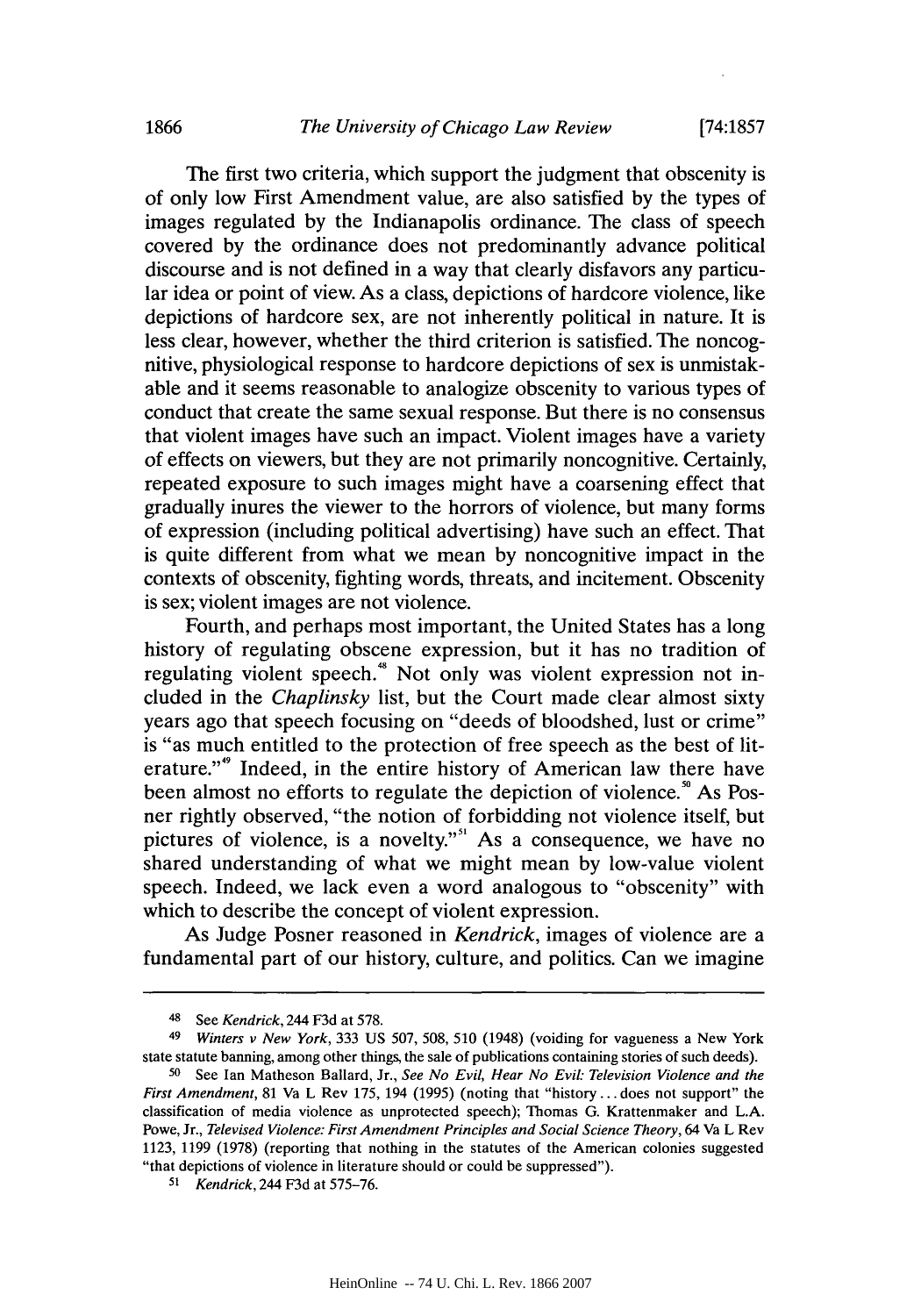censors reviewing films like *Saving Private Ryan and Schindler's List* to determine whether their depictions of violence are of low First Amendment value? Can we imagine censors making it a crime for *Time* magazine or **CNN** to show images of terrorist beheadings or of Mai Lai because such depictions are thought to offend contemporary community standards?

**Of** course, we allow just that in the realm of sex. But that is precisely why history is relevant. At least with obscenity, we have managed over many years to develop reasonably workable standards. To start from scratch in the realm of violence, after eschewing that approach for more than two centuries, would open a Pandora's box that is both unnecessary and unwise.

This analysis suggests that the list of low-value categories should be effectively frozen. There are obvious objections to such a conclusion. There may be sound reasons to recognize new categories of lowvalue speech as society, technology, First Amendment theory, and our understanding of human behavior change over time. But the recognition of new categories of low-value speech that have no historical pedigree poses real dangers. The very concept of low-value speech is inherently problematic. As Thomas Emerson observed, the doctrine inevitably involves the courts in "value judgments concerned with the content of expression," a role that is awkward, at best, in light of "the basic theory of the First Amendment."" Placing great weight on tradition in this context is a reasonable way to capture the benefits of the doctrine without inviting freewheeling judicial judgments about constitutional "value."<sup>53</sup>

Proponents of the Indianapolis ordinance would no doubt respond that the ordinance did not impose a full-blown prohibition of hardcore violent images, but only a regulation of speech for *minors.* As Judge Posner noted, however, "[c]hildren have First Amendment rights."<sup>4</sup> Indeed, children "must be allowed the freedom to form their political views on the basis of uncensored speech *before* they turn

**<sup>52</sup>**Thomas Emerson, *The System of Freedom of Expression* **326** (Random House **1970).**

**<sup>53</sup>** Cass Sunstein has astutely observed that the low-value theory is essential to "any wellfunctioning system of free expression" because without it one of two "unacceptable" results would follow: either **(1)** "the burden of justification imposed on government" when it regulates high-value speech, such as pure political expression, "would have to be lowered"; or (2) "the properly stringent standards applied to efforts to regulate" high value speech would have to be applied to low-value speech, with the result that government would not be able to regulate speech "that in all probability should be regulated." Cass R. Sunstein, *The Partial Constitution* 233-34 (Harvard **1993).**

*<sup>5</sup> Kendrick,* 244 **F3d** at **576.**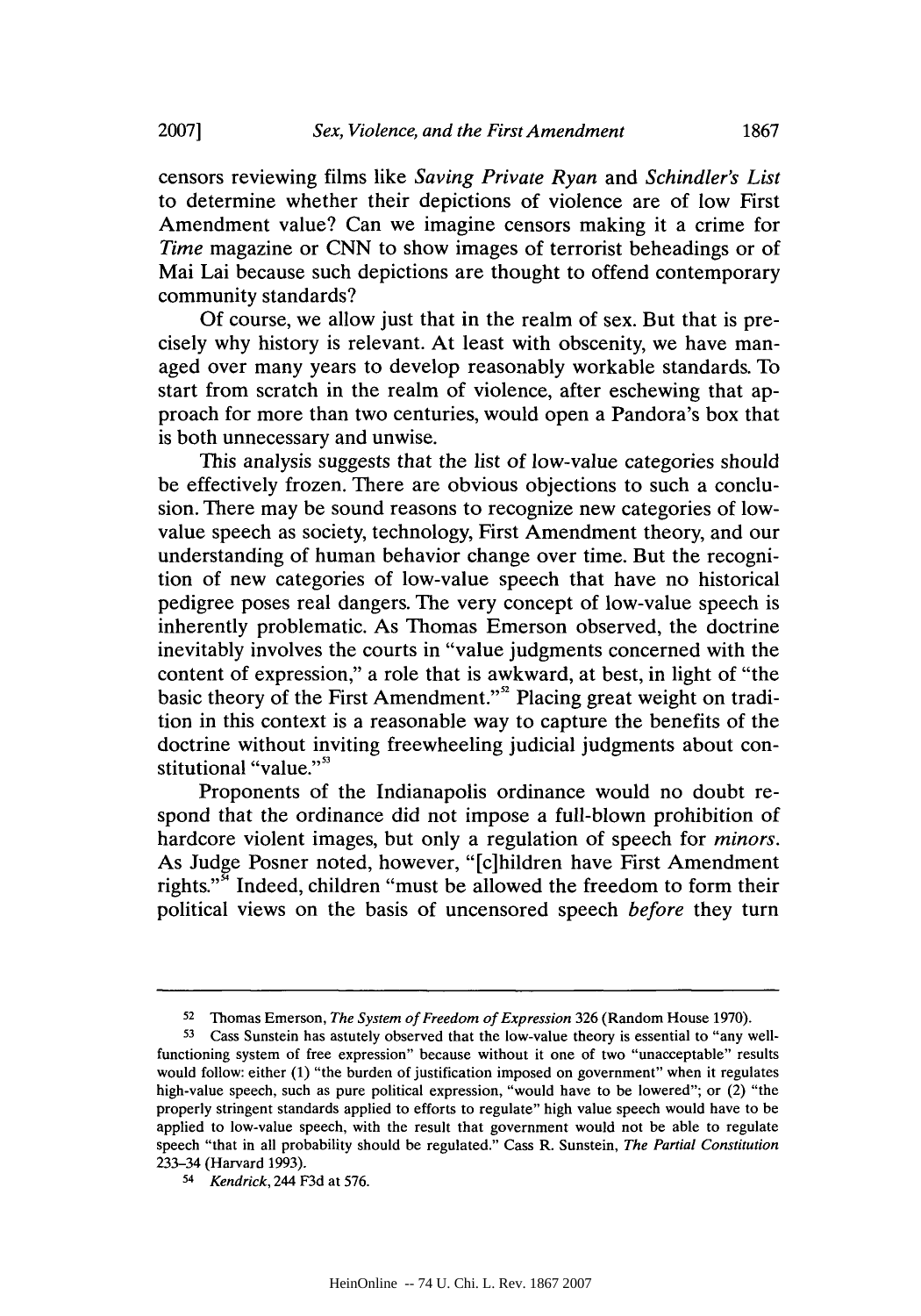eighteen, so that their minds are not a blank when they first exercise the franchise."<sup>55</sup>

Moreover, the analogy to *Ginsberg* fails. In *Ginsberg,* the Court held that some sexually explicit material that may not be obscene for adults may nonetheless be obscene for children and that the government may therefore shield children from such material. Thus, the government may constitutionally prohibit video stores from renting Xrated videos to twelve-year-olds and may constitutionally prohibit video game parlors from letting twelve-year-olds play X-rated video games. As long as it is possible to protect children from such material without unduly interfering with the rights of adults, the Court has upheld such regulations.<sup>5</sup>

But that principle has no application to the regulation of violent expression. The *Ginsberg* "obscene for minors" doctrine is premised on the predicate judgment that there exists a category of expression obscenity-that is of only low First Amendment value. The key question *in Ginsberg* was whether the *definition* of obscenity may differ for children and adults. In the context of violent images, however, there is no predicate category of low-value speech on which to premise a broader definition with respect to children. *Ginsberg* is therefore irrelevant.

**Of** course, the government has an interest in the well-being of minors, and it may in appropriate circumstances protect minors from harmful expression. But as the Court explained in *Erznoznik v Jacksonville,"*

[M]inors are entitled to a significant measure of First Amendment protection, and only in relatively narrow and well-defined circumstances may government bar public dissemination of protected materials to **them....** Speech that is neither obscene as to youths nor subject to some other legitimate proscription cannot be suppressed solely to protect the young from ideas or images that a legislative body thinks unsuitable for them.

Applying this principle, courts have consistently rejected the argument that the government may shield minors from otherwise constitutionally protected images merely because the government thinks

**<sup>55</sup>**Id at **577.**

**<sup>56</sup>If** the government cannot protect minors without interfering with the rights of adults, the regulation is presumptively unconstitutional. See generally, for example, *United States v Playboy Entertainment* **Group,** *Inc,* **529 US 803** (2000) (invalidating the "signal bleed" provision of the Telecommunications Act, which required cable operators to either scramble sexually explicit channels or limit programming on such channels to certain hours); *Reno v ACLU, 521* **US** 844 **(1997)** (affirming an injunction against enforcement of Communications Decency Act, which sought to bar minors from harmful or indecent material on the internet).

**<sup>57</sup>**422 **US 205 (1975).**

**<sup>58</sup>**See id at 212-14.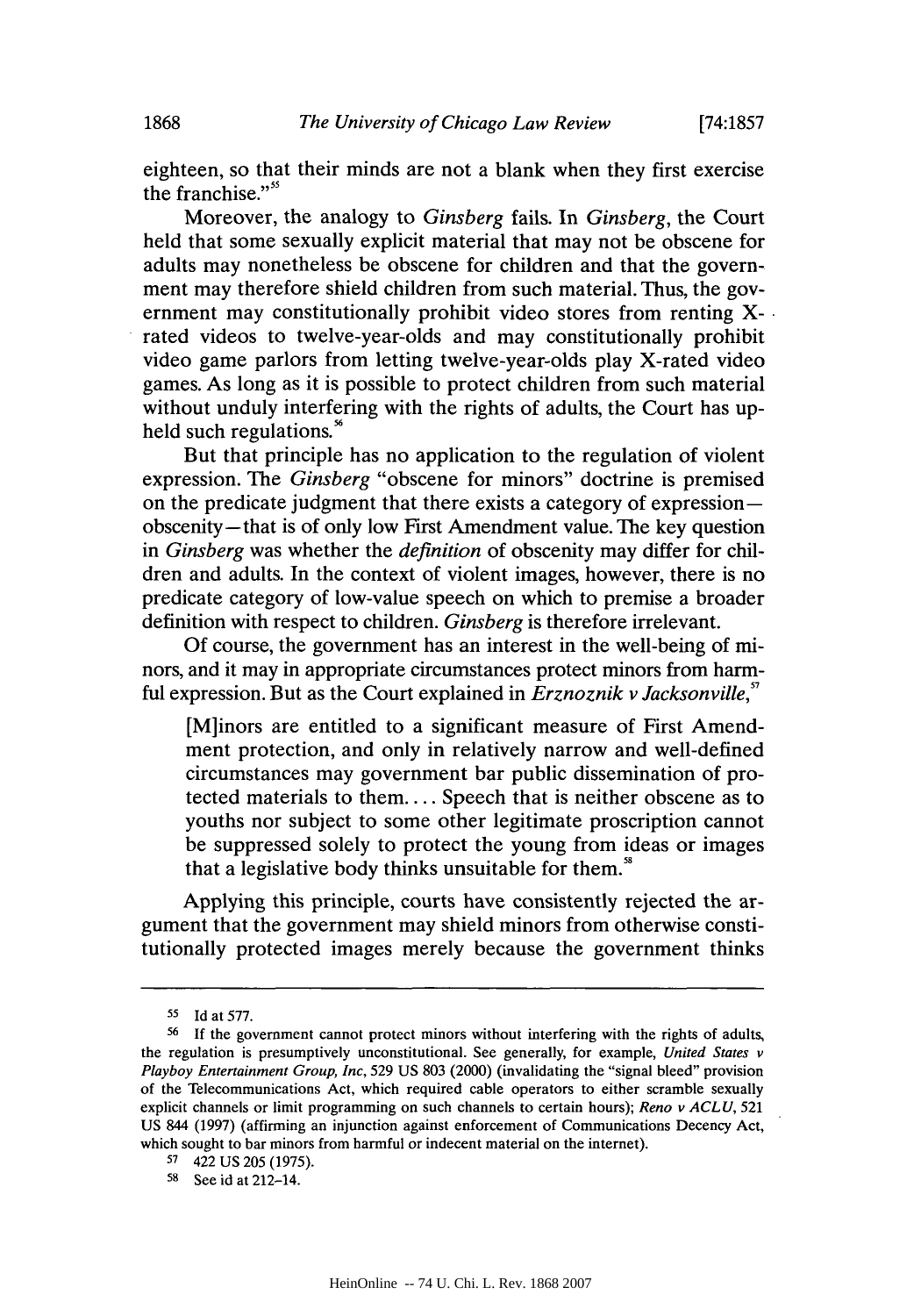such exposure "might do them harm."<sup>9</sup> As Judge Posner observed, "[t]his is not merely a matter of pressing the First Amendment to a dryly logical extreme," for "[p]eople are unlikely to become wellfunctioning, independent-minded adults and responsible citizens if they are raised in an intellectual bubble."<sup>6</sup>

#### **VI**

**I** come to praise Posner, not to harry him, but **I** find one facet of his opinion in *Kendrick* troubling. Indianapolis argued that its ordinance was constitutional because playing violent video games might harm children psychologically and/or cause them to engage in violent behavior. To support this contention, the city presented "a pair of empirical studies **by** psychologists which found that playing a violent video game tends to make young people more aggressive in their attitudes and behavior."<sup>61</sup> Posner held that the studies were not sufficient to justify the regulation, because they did "not find that video games have ever caused anyone to commit a violent act, as opposed to feeling aggressive." $\degree$ 

The implication of this passage might be that with more persuasive evidence of harm the government could constitutionally prohibit minors from viewing images of violence. This is too low a standard. **If** violent images are not low-value speech, then only a showing of clear and present danger should be sufficient to regulate such expression. Otherwise, the government would be empowered upon a similar showing to deny minors access to *any* speech that has caused harm to some minors or caused some minors "to commit a violent act." In this passage of his opinion, which happily is only dictum, Judge Posner seemed to revert to his more poetic rendition of what he has described as the true meaning of the First Amendment: " $A_x \bullet B_x =$  $-(pH/(1+d)^n + O)$ .<sup>"6</sup> That is, the First Amendment is all about bal-

**<sup>62</sup>**Id at **578-79.**

**<sup>59</sup>** See, for example, *Video Software Dealers Association v Maleng, 325* F Supp **2d 1180,1186** (WD Wash 2004) (striking down a Washington statute penalizing the distribution to minors of violent video games). See also *Interactive Digital Software Association v St. Louis County,* **329 F3d** 954, **959-60** (8th Cir **2003)** (requiring that a government entity seeking to regulate violent material present compelling evidence that it is harmful for children in order to avoid invalidation under the First Amendment); *Video Software Dealers Association v Webster,* **968 F2d** 684, **688** (8th Cir **1992)** (striking down a Missouri statute barring distribution of violent video games to minors).

*<sup>6</sup> Kendrick,* 244 **F3d** at *576-77.*

**<sup>61</sup> Id** at 574.

**<sup>63</sup>**Richard **A.** Posner, *The Speech Market and the Legacy of* Schenck, in Lee **C.** Bollinger and Geoffrey R. Stone, eds, *Eternally Vigilant: Free Speech in the Modem Era* 121, **126** (Chicago 2002) (setting out the formula for the optimal strictness of speech regulation).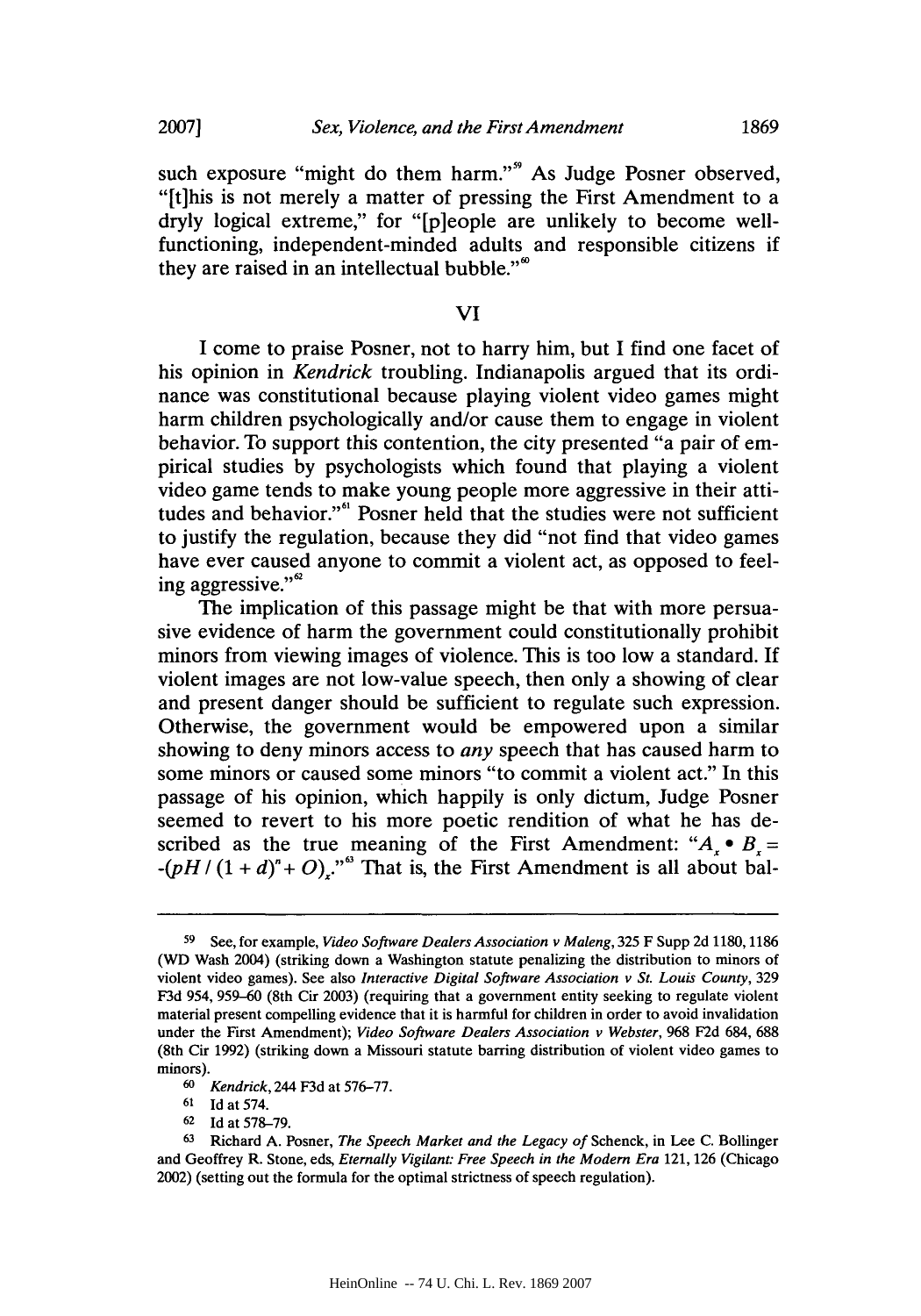ancing costs and benefits. Posner's suggestion that with a bit more proof of harm Indianapolis might be able to save its ordinance might be taken to impeach the rest of his opinion, were the rest of his opinion not so compelling in its reasoning.

## VII

I would be remiss if **I** did not mention at least in passing some of the other features **I** most like about Judge Posner's opinion in *Kendrick.* Not only does it reach the right result for (pretty much) the right reasons, but it also displays the ease with which Posner cuts to the heart of an issue, his intense curiosity, and his unique sense of whimsy.

Those who seek to regulate violent video games invariably argue that video games are more harmful than literature or movies because they are interactive. Posner dismissed this argument with a flourish:

[Tjhis point is superficial, in fact erroneous. **All** literature (here broadly defined to include movies, television, and other photographic media, and popular as well as highbrow literature) is interactive; the better it is, the more interactive. Literature when it is successful draws the reader into the story, makes him identify with the characters, invites him to judge them and quarrel with them, to experience their joys and sufferings as the reader's own.

One might suspect Posner was an English major.

With apparent relish, Posner described the videogames in the record:

Take **...** "The House of the Dead." The player is armed with a gun-most fortunately, because he is being assailed **by** a seemingly unending succession of hideous axe-wielding zombies, the living dead conjured back to life **by** voodoo. The zombies have already knocked down and wounded several people, who are pleading pitiably for help, and one of the player's duties is to protect those unfortunates from renewed assaults **by** the zombies. His main task, however, is self-defense. Zombies are supernatural beings, therefore difficult to kill. Repeated shots are necessary to stop them as they rush headlong toward the player.<sup>86</sup>

Reading this, it is hard not to imagine Posner hunched over his computer, striving frantically to decimate the surging zombies. After describing *The House of the Dead,* Posner playfully noted that "[s]elf-

<sup>64</sup> Note that a holding that the government may not make it unlawful *for* minors to play violent video games does not mean that their parents may not prohibit them from doing so.

**<sup>65</sup>***Kendrick,* 244 **F3d** at *577.*

**<sup>6</sup>** Id.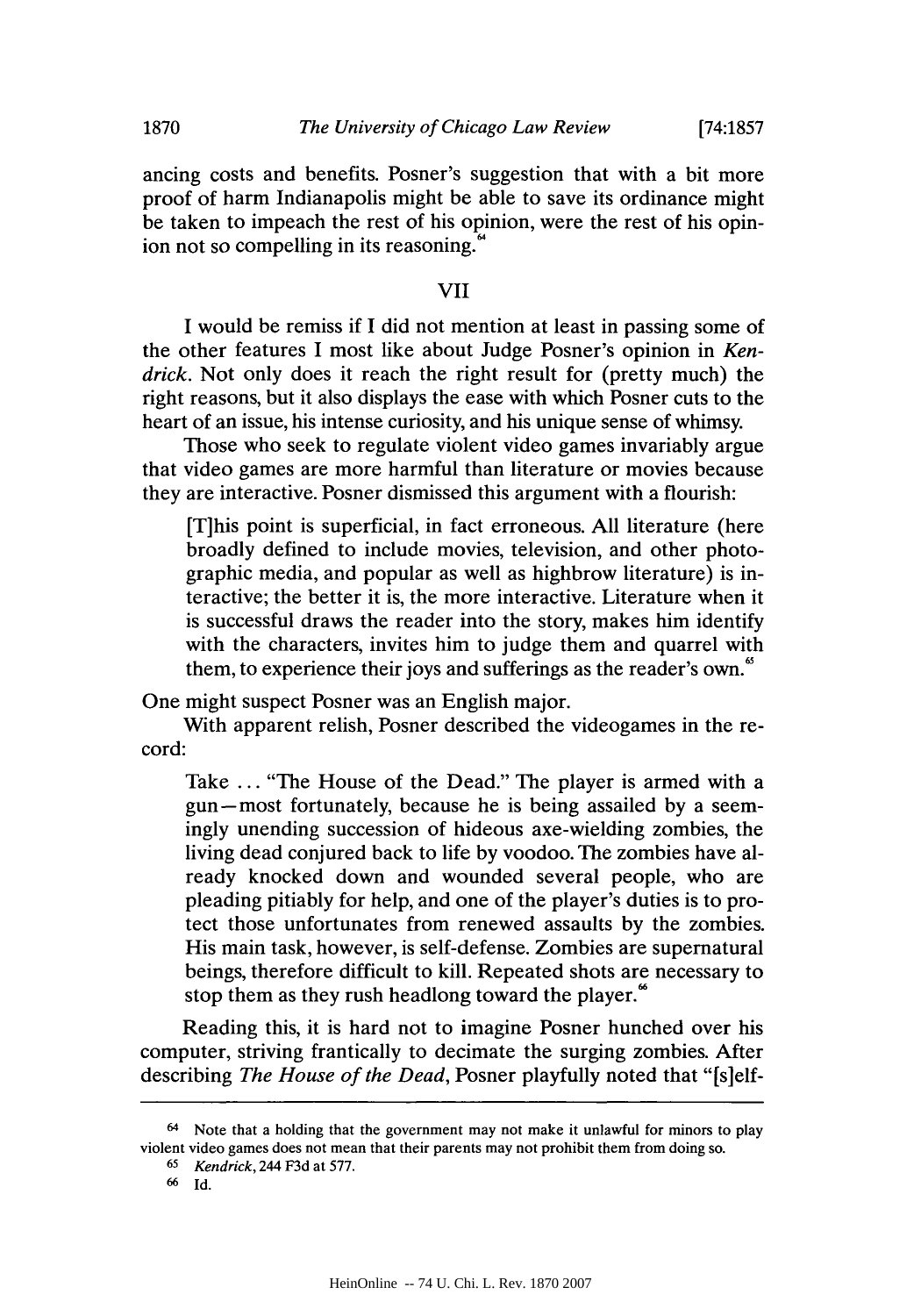defense, protection of others, dread of the 'undead,' fighting against overwhelming odds-these are age-old themes of literature," and that "[i]t is conceivable that pushing a button or manipulating a toggle stick engenders an even deeper surge of aggressive **joy"** in the player than in the reader or viewer." After reading Posner's description, **I** was ready to run out to buy *The House of the Dead* for my four-yearold granddaughter.

Richard Posner's legacy will not turn on his opinion in *Kendrick.* But in this little opinion he demonstrated some of the qualities that have made him one of the great judges of his generation: a fierce intellectual curiosity, a genuine engagement with ideas, an eagerness to cut through the legal babble to get to the core of the issue, and an evident delight in occasionally reaching results that startle admirers and critics alike.

**<sup>67</sup>Id** at **577-79.**